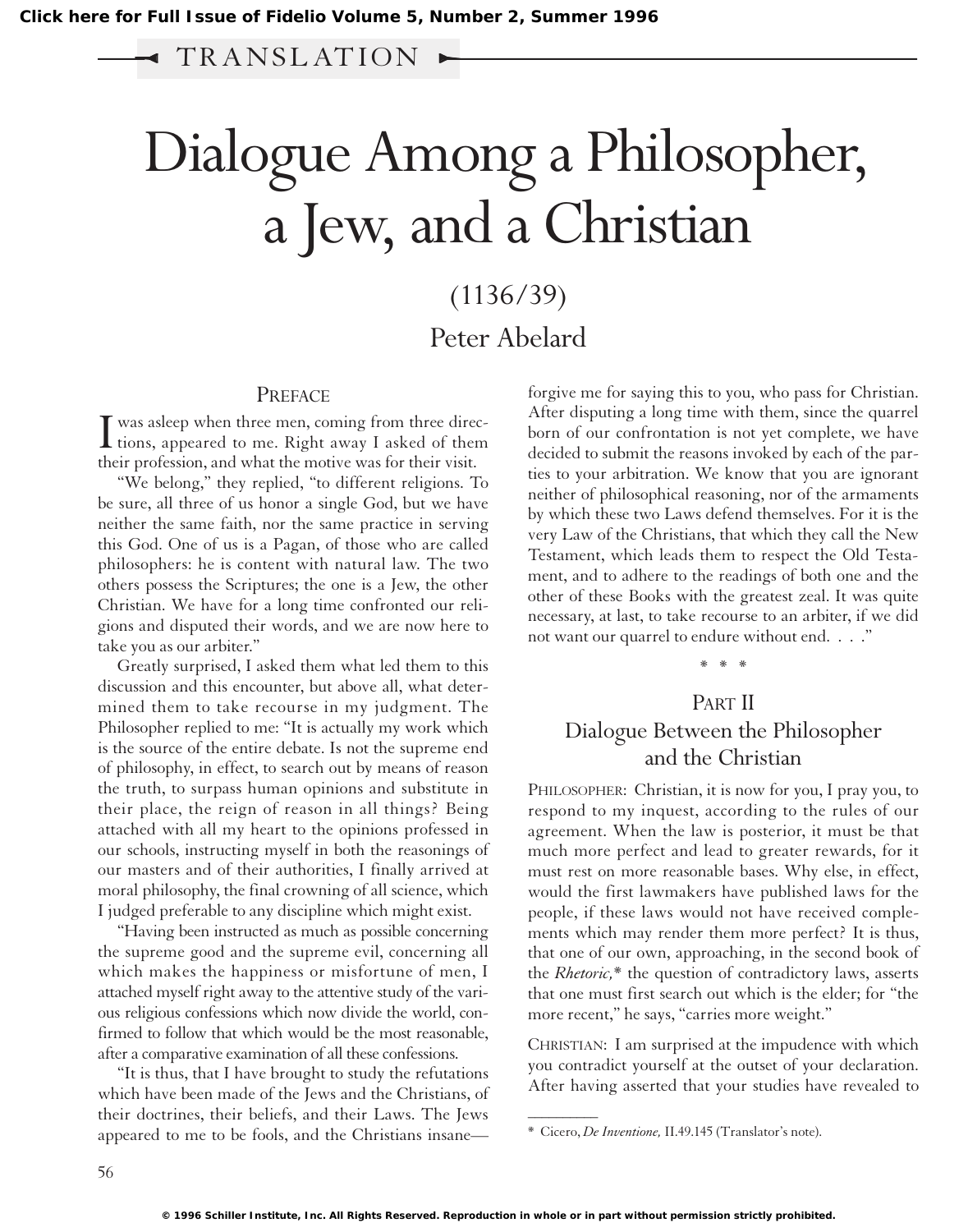you the foolishness of the Jews, and the insanity of the Christians, you said immediately that you were not aiming at polemical success, but solely at the discovery of truth. How be it, that you expect truth from those whom you at first treat as insane? After your quest, do you think that their insanity could end, at the point that they become capable of giving you the instruction you desire? Assuredly, if you hold that the Christian religion is crazy, and that its religionists are insane, what could you think, O Philosopher, of the great philosophers of Greece, but that the sermons—without art and eloquence—of those simple men who were the Apostles, were able to convert to this faith, making them, in your eyes, thoroughly crazy? Such that, what you call our insanity, has pushed roots so deep with the Greeks, and has found among them such forces, that it is in Greece that the Gospel doctrine and the Apostolic doctrine have been gathered together as writings, and it is in Greece, therefore, that the great Councils take place, and it is by spreading out from there that they have conquered the world, crushing all heresies.

PHILOSOPHER: It happens that men might more be stimulated by debates and insults, than be moved by prayers and supplication, and that those whom one has excited in such a way may have more zeal in battle, than those one has supplicated, and who only do battle to oblige their enemies.

CHRISTIAN: You are to be forgiven, if you have acted with such an aim. But, so that I be not suspected of wanting to put off the contest, let us both pray that the Lord Himself inspire at the same time, both your questions and my replies, for he desires the salvation of all men, and that all learn to know Him.

PHILOSOPHER: Amen.

\* \* \*

CHRISTIAN: I clearly see that it is not your ignorance of our faith which condemns you, but rather the obstinance of your disbelief. You have yourself learned in the Holy Scriptures, the perfection of our Law, and nonetheless, here you are, still hesitating before which road to follow, as if these Scriptures themselves did not afford you the perfected and superior testimony, above all others, of those virtues which, you have no doubt, suffice to ensure blessedness. It was this perfection, that the Lord spoke of when, completing his Old Testament by a New one, He says from the outset to His yet imperfect disciples: "Except your righteousness shall exceed, etc." [Matt. 5:20] And going immediately into detail, He demonstrated the riches of the New Law and all which was lacking of moral perfection in the Old, completing, thus, the edifice of true ethic. In comparing, in effect, the teaching of the Christ, with all which is reported to us on the patriarchs and the prophets in the matter of moral discipline and

judgment, one will easily be convinced, through a careful comparison, that the ancient precepts are nothing compared to the new.

PHILOSOPHER: It is to proceed with this comparison, that I came here, you well know, and that is the very object of our undertaking.

CHRISTIAN: Let us consider, then, insofar as I am able to grasp it, this reality, which is the end and achievement of all science. You call it ethics, that is, morality. We are accustomed, on our part, to designate it with the name of Divinity. We believe, in effect, its object, that is, the very comprehension of God; whereas, you give it its name after the means, which are good morals or virtues.

PHILOSOPHER: What you say is clear, and I agree. I also greatly approve of your choice of words. You judge, in effect, more worthy the object to which we attain, than the routes by which we arrive at this object. You judge as greater, the happiness of having arrived at the end, than the happiness of striving for this end. The terms which you employ, thus aim for the highest realities, and, from the outset, by their intrinsic significance, are more attractive to the reader. Consequently, if your document has as much valor as your vocabulary, I think there is no higher science.

CHRISTIAN: If you would like, let us first define, in its entirety, the object of true morality, let us see what ends this science proposes to us, and to what heights it forces us to attain in obeying its precepts. It seems to me, for my part, that this entire science is summed up thus: the discovery of the sovereign good, and its means of acquisition.

PHILOSOPHER: I am infinitely happy that, with such force and in so few words, you have hence carried forward the essence of such an important reality, and that you have recapitulated with such care the aim of all morality. No sooner expressed, this aim is of a nature to draw the listener toward the study of this science, in such a manner that all the other arts appear, by comparison, unworthy of equal effort. In the same measure that the sovereign good—wherein true blessedness consists in its enjoyment—triumphs in excellence over all other goods, it is outside the realm of doubt that the science which leads to this sovereign good surpass all others, as much by its utility as by its worthiness. . . .

\* \* \*

CHRISTIAN: Precisely, after the conversion of so many philosophers, neither you, nor your successors, have any longer the right to put our faith in doubt, and a debate of this sort has no more reason for being, albeit the example of these men, whose authority you fully accept in profane matters, do not convince you, perhaps, to adhere to their